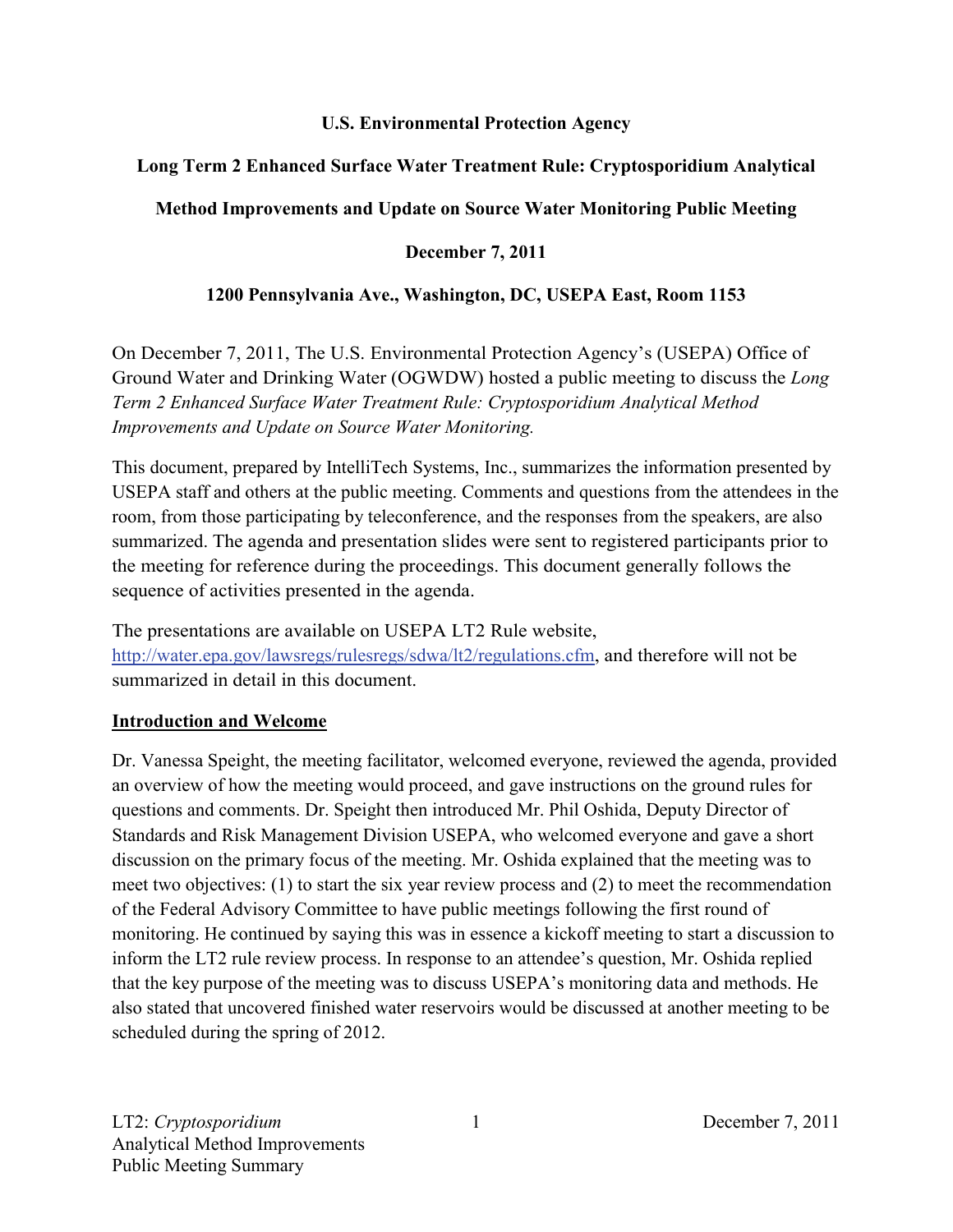## **1st Presentation—Overview of LT2 Rule Requirements: Michael Finn, USEPA/OGWDW**

Mr. Michael Finn gave a brief overview of the LT2 rule requirements. Following the presentation, a meeting attendee asked for clarification of slide 8 of Mr. Finn's presentation. Mr. Finn explained that slide 8 has two rules encapsulated on one slide: the LT2 Rule and the Stage 2 Disinfectant Byproduct (DBP) Rule. He explained that the intent of the slide was to show that public water systems will not have to make separate and differently timed decisions for treatment installations due to the two different rule implementation paths.

# **2nd Presentation—LT2 Round 1** *Cryptosporidium* **Occurrence: Michael Messner, USEPA/OGWDW**

Dr. Michael Messner's presentation summarized LT2 Round 1 *Cryptosporidium* occurrence data from the Data Collection and Tracking System (DCTS), and compared that with the Information Collection Rule (ICR) and ICR Supplemental Survey (SS) data. Dr. Messner's presentation concluded that Round 1 *Cryptosporidium* occurrence was unexpectedly lower than the ICR and SS occurrence statistics.

Dr. Messner explained that he was sharing the data analysis that he had done thus far. Many of the attendees requested further analysis, investigation, and presentations on the following:

- An attendee speculated that the low LT2 Round 1 *Cryptosporidium* occurrence could be due to some attrition of laboratories or because of high occurrence data from the ICR. USEPA indicated that currently there has been no analysis done to date to evaluate the impact of attrition of laboratories on the data.
- An attendee asked how the statistics of slide 13 compare with projections based on the ICR and ICR SS. A request was made for a comparison of all facilities in the DCTS with the number of systems with all nondetects (for *Cryptosporidium*), by percentage to the predicted values and the number of systems that are at or above 0.075 oocysts/L detections.
- An attendee asked if there will be another cost/benefit analysis based on the LT2 *Cryptosporidium* monitoring data, and if so, when will it become available? USEPA indicated they were waiting to review all relevant information before making the decision whether or not to pursue this.
- An attendee asked if the new occurrence data from Round 1 monitoring mean the log removal requirements should be revisited.
- An attendee pointed out that USEPA should consider using the new data to update the Bayesian occurrence modeling. This could be used to estimate the health benefit of Round 2 sampling*.* If the analysis of LT2 Round 1 *Cryptosporidium* data reveals lower occurrence or more confidence in the results, is the second round of sampling necessary?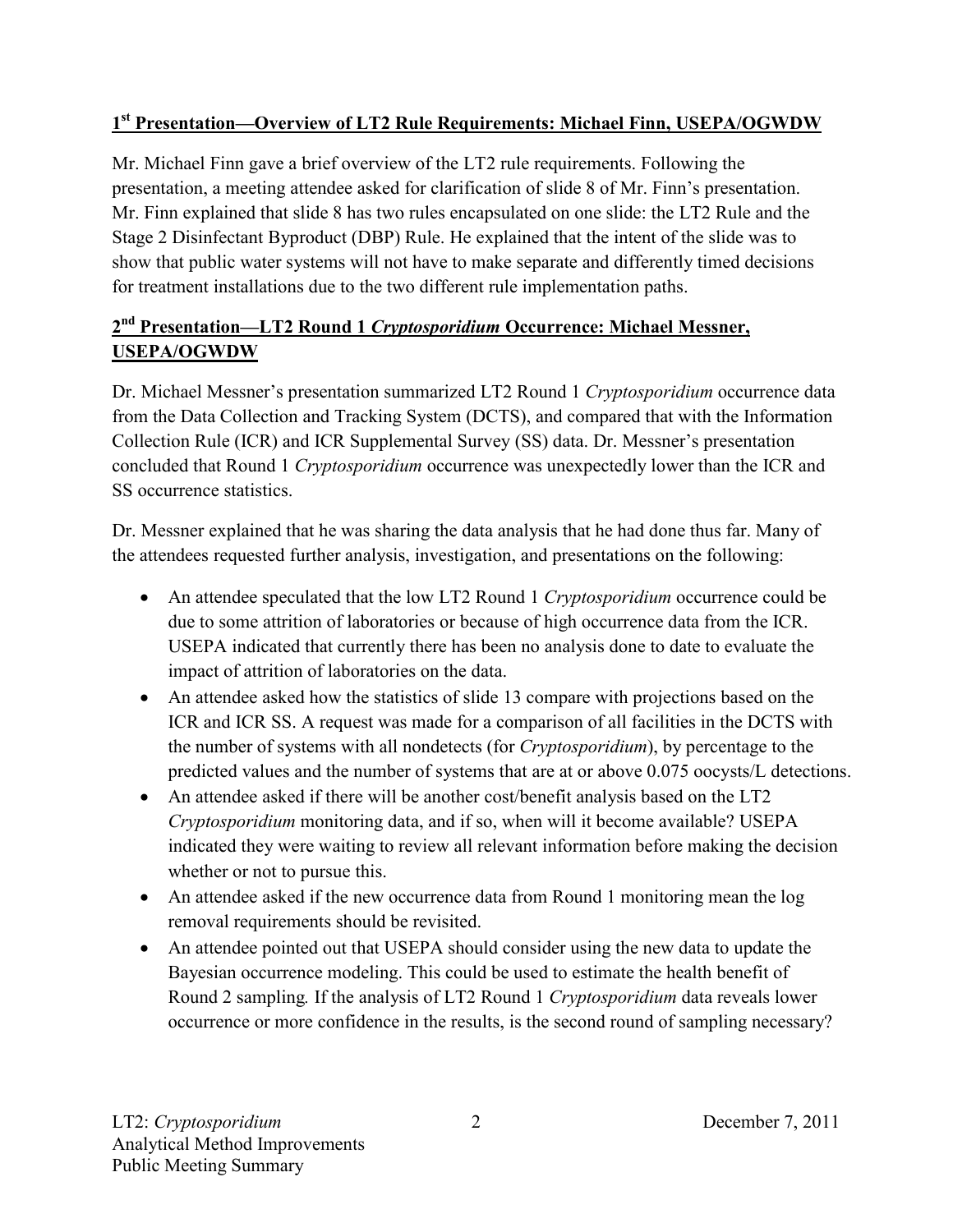- An attendee indicated that the *E. coli* screenings seem to be effective for the schedule 4 groups and asked if it could be assumed it will be equally effective for the other groups. Dr. Messner expressed his belief that a relationship exists between *E. coli* and *Cryptosporidium* even in source waters for large systems, but whether any assumptions based on that belief would be a good strategy is unclear.
- An attendee questioned how the low LT2 Round 1 *Cryptosporidium* occurrence data (informs) the required treatment or required log removal for filtered versus nonfiltered systems. Dr. Messner indicated he would add splitting out the filtered versus nonfilter removal results as a future analysis.
- A teleconference attendee asked if a utility would be able to discount *Cryptosporidium*  detected using fluorescence microscopy and differential interference contrast (DIC) microscopy when calculating their bin number if the genotypes, determined by PCR and genotyping, are determined to be not infective to humans. Alternatively, could a utility receive log removal credits for any of the *Cryptosporidium* determined to not be pathogenic to humans? Dr. Messner explained that the rule does not allow for this.

## **3rd Presentation—Species and Genotypes of** *Cryptosporidium***: Ron Fayer***, Agricultural Research Service/USDA*

Dr. Ron Fayer gave a presentation describing the different species and genotypes of *Cryptosporidium*. After Dr. Fayer's presentation, an attendee pointed out that there seemed to be an inconsistency between the apparent ubiquitous nature of *Cryptosporidium* occurring in the environment and the rate at which water systems are finding it in their source water. Multiple questions revolved around identifying the *Cryptosporidium* species that are pathogenic to humans. According to Dr. Fayer, the three most prevalent species pathogenic to humans are *C. parvum*, *C. hominis*, and *C. meleagridis;* although, there are reports of other species that are pathogenic to humans for example; *C. felis, C. ubiquitum,* and *C. muris*. Additionally, Dr. Fayer mentioned that all *Cryptosporidium* cells are very similar when viewed under a microscope and the size difference between them is around  $0.4 \mu m$ . He also pointed out that there are eight chromosomes in the *Cryptosporidium* genome, three of which are typically used for naming species.

Dr. Fayer noted that the medical community does not always recognize cryptosporidiosis, and it is likely under reported. Also, those that are immunocompromised or malnourished may be especially susceptible to cryptosporidiosis.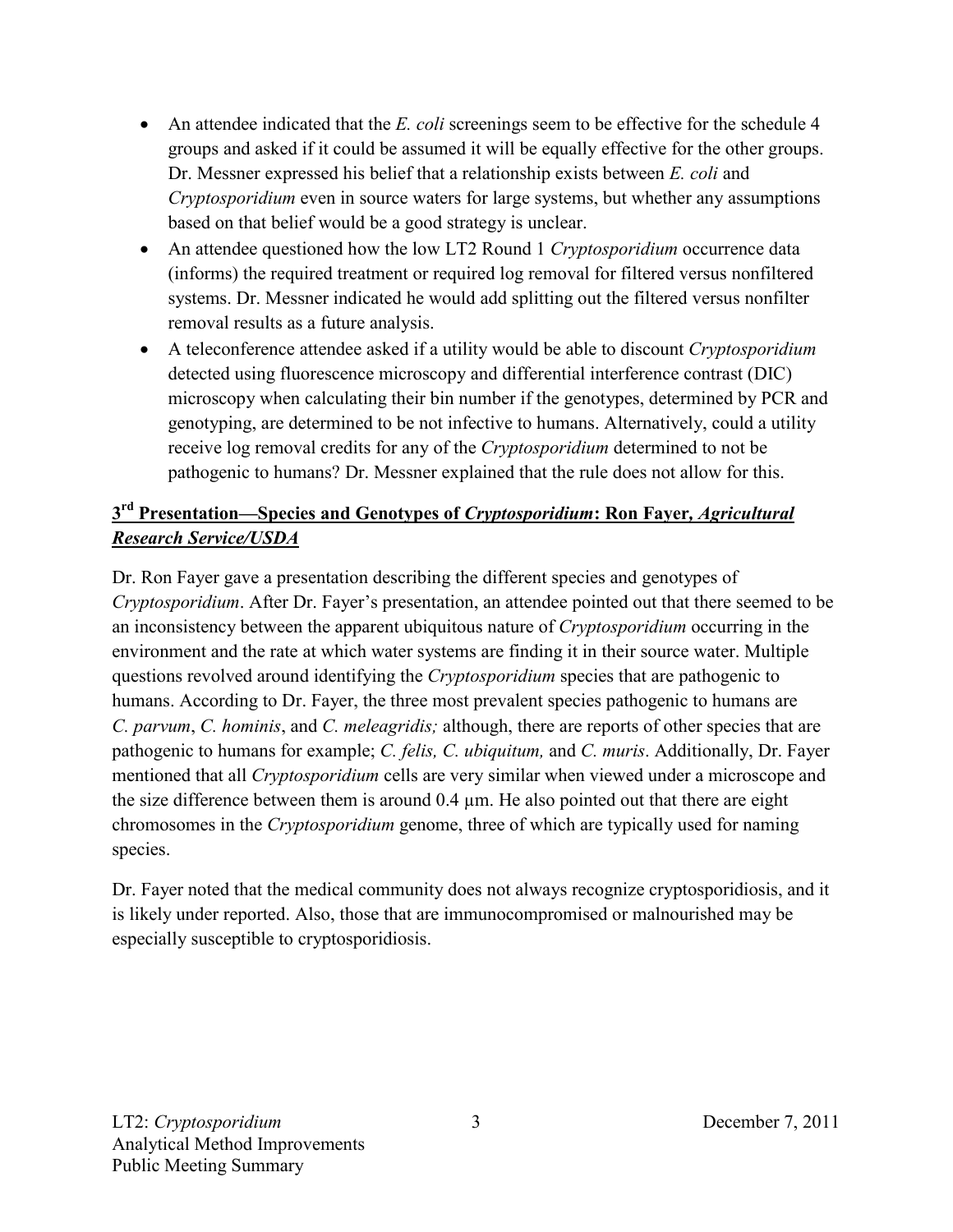## **4th Presentation—The Importance of Unusual** *Cryptosporidium* **Species and Genotypes in Human Cryptosporidiosis: Dr. Rachel Chalmers, Director/***Cryptosporidium* **Reference Unit/UK Public Health Agencies**

Dr. Rachel Chalmers' presentation focused on *Cryptosporidium* species genotype identification and the methods used to identify the species, as well as *Cryptosporidium* epidemiology. Her presentation included a discussion of an outbreak of cryptosporidiosis related to a rabbit getting into a drinking water system's well and contaminating it with *C. cuniculus.* 

During the question and answer session, Dr. Chalmers clarified that the rabbit entered through a hole in the treated water storage tank. An attendee questioned why there have not been more cases of cryptosporidiosis in the UK (and other countries) related to the rabbit genotype if they are prevalent in the environment? Dr. Chalmers indicated that there are probably more cases than are being reported, and some cases that are attributed to other genotypes may actually be *C. cuniculus.* Dr. Chalmers stated that 30% of cryptosporidiosis cases have relapses. Additional questions raised by the attendees related to determining exposure and dose. Data were not available to answer them; however, Dr. Chalmers mentioned that starting in 2000, diagnostic laboratories began sending *Cryptosporidium* and stool samples to the UK Public Health Agencies to create a national collection of clinical isolates which would inform exposure.

### **5th Presentation—The Molecular Detection Toolbox: Applications and Implications on Current and Future National Monitoring Efforts: Dr. Eric Villegas, ORD/USEPA**

Dr. Eric Villegas' presentation provided an overview of the current status of molecular based methods for *Cryptosporidium* detection and national monitoring implications. The presentation discussed the development of genotyping; applications of molecular methods for detecting *Cryptosporidium;* strategies to integrate molecular assays with USEPA Method 1623; and, the advantages, limitations, and future considerations of these molecular methods. While current molecular methods, e.g., real-time quantitative (qPCR) have the sensitivity to detect down to a single oocyst, studies conducted by USEPA-ORD scientists showed that the qPCR assay currently does not have the resolution necessary to accurately discriminate samples containing 1, 2, 3, or 5 oocysts.

Success rates of identification and methods to make simplified approaches for typical laboratories with little or no molecular experience were discussed. One researcher noted that for a research program his lab was participating in, the successful genotyping rate for single oocysts is about 50%.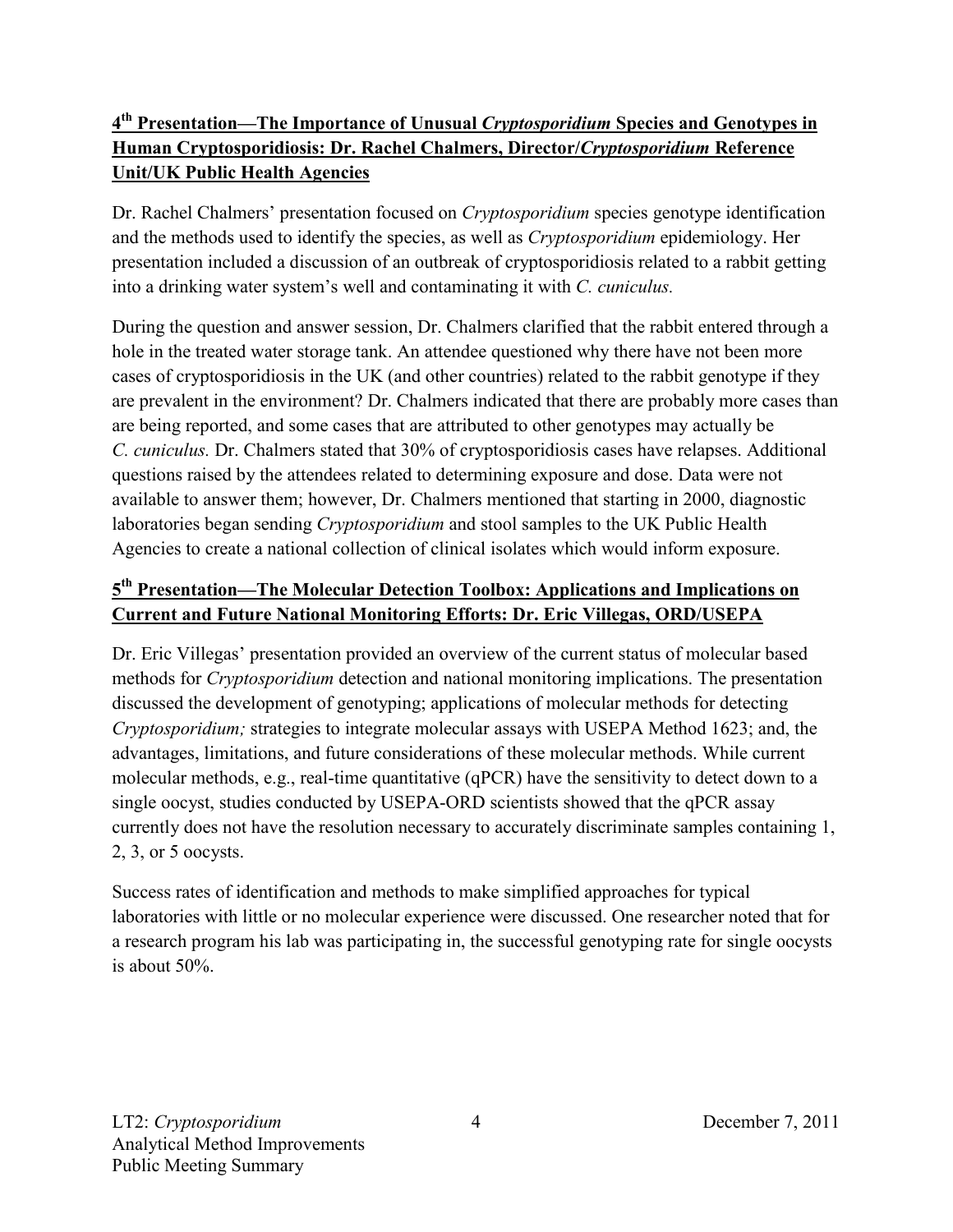An attendee asked what the likelihood was of naked DNA being carried over post-IMS as it relates to naked DNA on the slide versus whole oocysts detection. Dr. Villegas stated that technology exists to try to remove indigenous DNA and that refining the molecular approach to be more specific to the oocysts itself, not necessarily just the naked DNA, is something worth looking into. There are other researchers who are looking at different systems and trying to address this issue, noted Dr. Villegas.

## **6th Presentation—LT2 Round 1** *Cryptosporidium* **Matrix Spike Recovery: Dr. Michael Messner, OGWDW/USEPA**

Dr. Messner presented a summary of LT2 Round 1 *Cryptosporidium* recovery data and compared those data with LT2 projections. After the presentation an attendee asked whether, as part of the Six Year Review Process, USEPA would consider changing lab standards, recovery requirements, or any of the parameters that go into the lab analysis. Dr. Messner indicated that this would come up for discussion after the next presentation.

There was a brief discussion regarding the differences in performance among different certified laboratories and what variables might cause different recoveries, including: different approaches, use of Envirochek® HV Sampling Capsule from Pall Corporation versus the Filta-Max® foam filter from IDEXX, or matrix effects. Were the recoveries comparable for the Envirochek® HV and Filta-Max®? Ms. Carrie Miller commented that DCTS data did not include information on the filter types used, but stated that she knew which laboratories used which filters and could potentially do a comparative analysis.

One of the attendees asked if there had been any analysis with performance weighting based on matrix spike recoveries. Dr. Messner indicated that he has begun to examine the data and at present observed that there are some low recovery laboratories that have assayed many samples, and there are some high recovery laboratories that have assayed many samples, and the mean recovery between the two groups is significantly different. The attendee asked to see this at the next public meeting.

The following questions were also discussed and will likely require further investigation.

- Does the volume of matrix spike samples affect the matrix spike recovery averages for the 10 liter versus 50 liter spikes? One of the attendees indicated it was his experience that it did not.
- Does USEPA have geographical data regarding the matrix sources? Do we see any patterns, in terms of difficult matrices versus relatively easier matrices, in the performance recoveries? Do specific geographic regions have more difficulty recovering the oocysts from their matrix?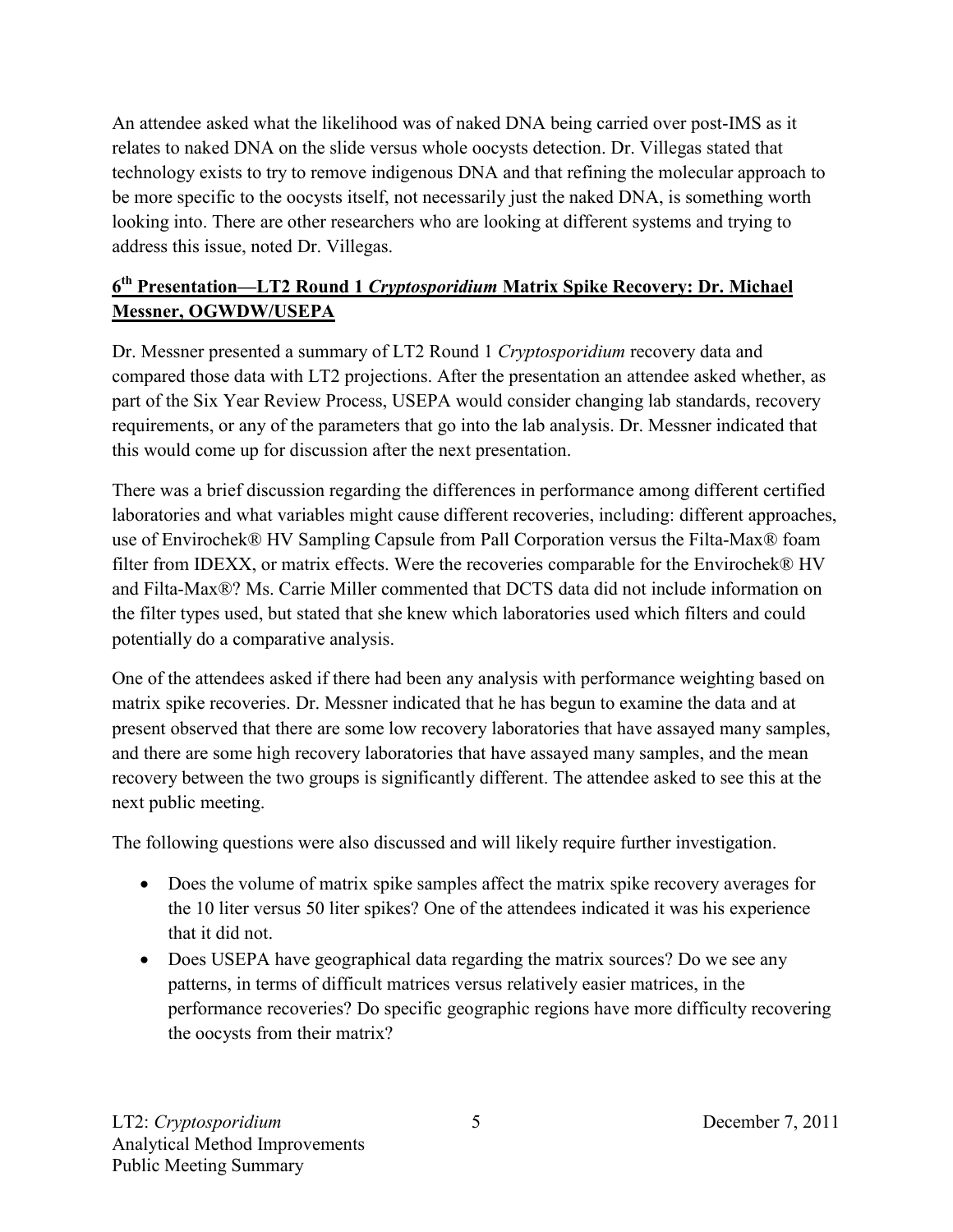• Were data generated by laboratories that did not pass the matrix spike requirements (matrix spike recovery below 13%) added into the database? If so, it may show up as a bias and that data should be removed from the analysis. Dr. Messer stated that his understanding was that there are no corrective action requirements when laboratories have a very low recovery, and there is nothing to keep them from entering the data. He stated that this issue should be reviewed.

### **7th Presentation—USEPA Method 1623 improvements: Carrie Miller, OGWDW/USEPA**

Ms. Carrie Miller presented USEPA Method 1623 and potential improvements, including the use of sodium hexametaphosphate and a bead pellet wash step.

USEPA has been evaluating method modifications to improve performance for laboratories, particularly for those dealing with matrices where recovery is more difficult. Ms. Miller noted that smaller laboratories testing one or a limited number of water matrix types are more able to adjust the method to fit their particular matrix. On the other hand, larger commercial laboratories generally standardize their test for a broad spectrum of water matrices which makes it difficult to adjust the method for a particular water matrix type.

There was a discussion regarding the use of sodium hexametaphosphate to improve recovery, particularly for difficult matrices. For those samples where initial recovery was relatively high, the improvement using sodium hexametaphosphate was generally less pronounced. The data indicated no deleterious effects from the dispersant.

A couple of the attendees questioned the appropriateness of using data from multiple laboratories that have used the flexibility built into method 1623 to modify the procedures. They suggested that this may be skewing either the baseline or results, and they questioned if all of the data should be re-evaluated and the distribution be recalculated. They suggested that this, in turn, could affect how the bins are assigned, especially for those at a bin boundary. This was echoed by a teleconference participant who wanted to know the effect of the new changes for historical data and the future monitoring data and the associated bin classification.

An attendee asked about more stringent requirements for matrix spike and matrix spike duplicates. Ms. Miller responded that it was a logistic and economic decision to do a matrix spike on a percent of the samples.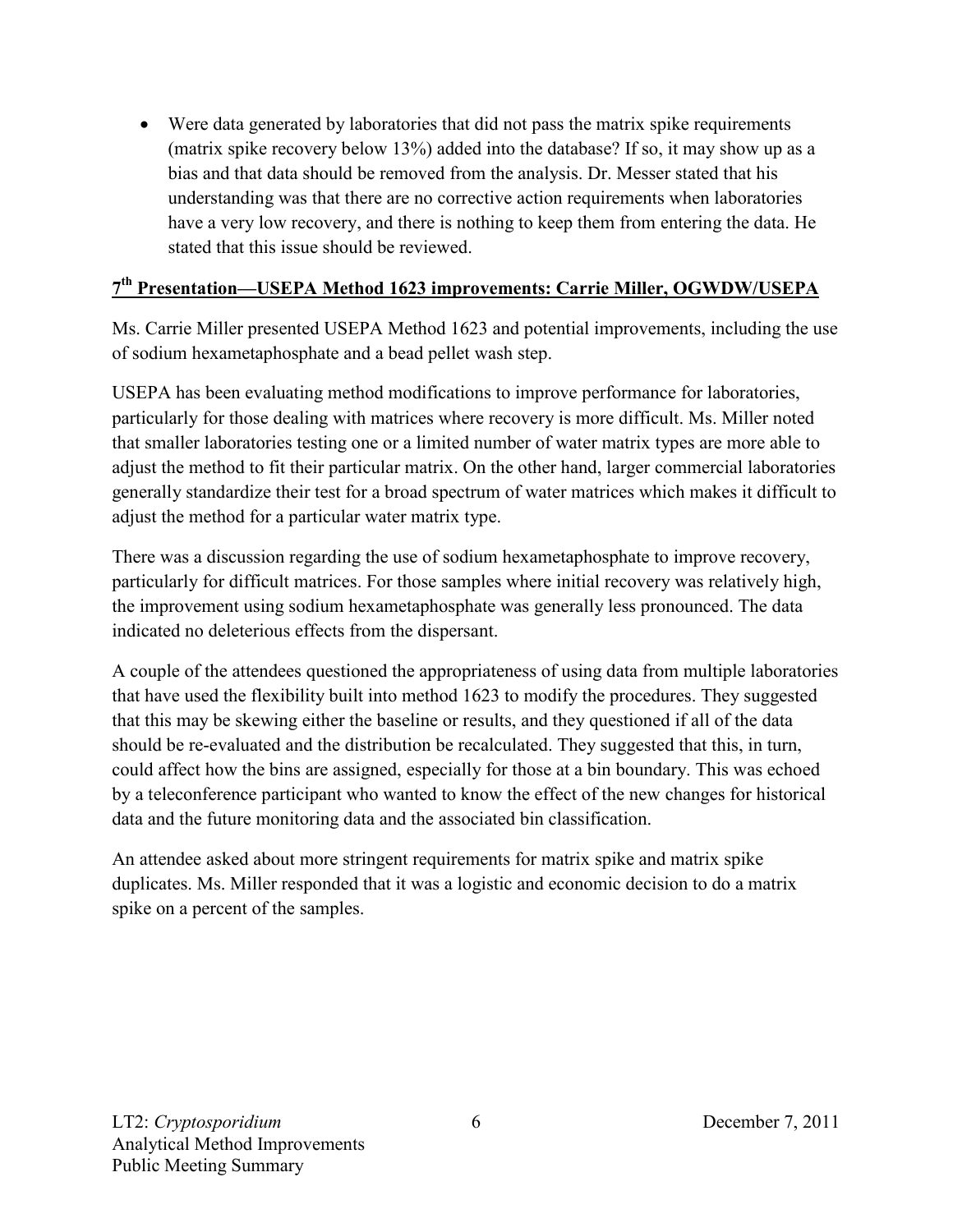An attendee questioned what other modifications were considered for USEPA Method 1623 improvement but were discarded, including off-the-slide genotyping. This sparked further discussion of potential issues with molecular genotyping including difficulties in differentiating between species, given that there is 99.5% similarity; and, how and who would maintain and manage such a repository of information. Other issues raised regarding the use of molecular methods were the need for standardization as well as further examination of quality control issues, and quality management.

As a follow-up, an attendee asked how the modifications presented improve the overall accuracy, not just recovery, and asked whether the modifications will better target pathogenic *Cryptosporidium*. How do we know that what is being recovered is being correctly identified by the laboratories when there are now fewer in-person inspections and more remote access by those who certify the laboratories?

Ms. Miller explained how the ongoing proficiency testing and USEPA audits (on-site and remote) are used to assess laboratory capability. She also explained USEPA's training programs for laboratories and how USEPA is working with states and Regions to expand the network of proficient auditors.

## **Open Questions and Discussion Session**

Several questions from one attendee related to how the new data effects binning were posed to Dr. Messner. The questions included:

- How would the new method change the baseline recovery efficiencies?
- Is it important now, for us to re-do the baseline?
- What happens when you change the methodology?
- Do you believe you are changing the recovery, and does that push a number of systems that were sitting within bin boundaries up into higher bins? If so, what might the impacts of that be?
- Do any of the changes we observed in the data, the baseline, the new method approach, etc., have any effect on systems moving between the bins? If so, will a reanalysis of the data readjust that in some way?
- Does anybody get bumped up?

Dr. Messner responded that such modeling could be difficult. It would be important to explore the relationship between recovery and occurrence. It may also be important to include laboratory-specific and matrix-specific effects on recovery. These (matrix and lab effects) may be difficult to separate because some laboratories are dedicated to specific matrices and matrix spike data are limited (typically two matrix spike recoveries per source water).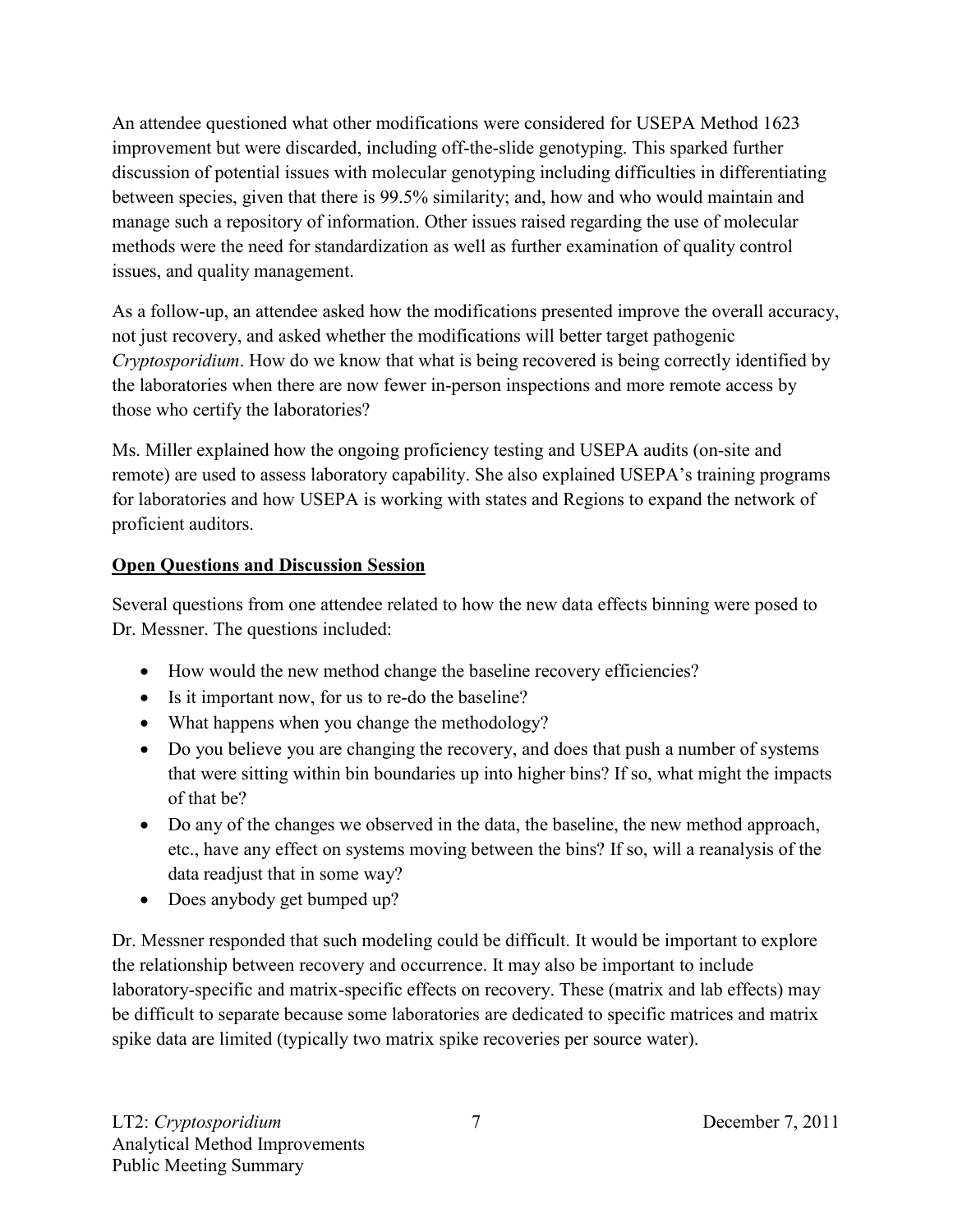The attendee followed up with the clarification that the concern is the utilities on the bin edge may get pushed up into a higher bin, but then on the other hand you have shown there is an equal probability that those on the high end will get pushed down into the lower bin. Is there clarity if a utility gets into bin 2 in Round 1, and in Round 2 they are out of bin 2? Do they then get out of bin 2, or once you are in bin 2 or a higher bin are you stuck? Once you get in there you never get out, or, will the second round results set the bin you are in?

Mr. Finn addressed the question stating the rule was not explicit. He explained that while the method modifications and results of Round 2 may have important impacts on what bin a system is in, the final decision will likely be based on answers to questions such as: Is there basis for you to reduce the level of treatment provided when you knew, at the point when you were classified in bin 1, you had some specified level of source water contamination? What happened to the contamination? Did it go way? From a public health and treatment standpoint, it would be hard to go backwards, and there is the anti-backsliding part of the rule we would have to deal with. The impact is largely unknown at this time. Once the data are in, the states with the USEPA's help will decide what the answer is.

A teleconference participant asked: The first presentation showed a slide with the  $2<sup>nd</sup>$  round of sampling to begin no later than different dates for the water system size. Will there be a timeframe to begin sampling and testing, prior to this date? For example the large systems are supposed to start sampling no later than 2015, but how much earlier are they going to be able to start, and will they be allowed to grandfather in data? They are trying to understand the earliest time a water system can start sampling for Round 2.

Mr. Finn addressed this question saying the way the rule is structured, it explicitly allows for grandfathering in Round 1, but there is no mention of grandfathering for Round 2. The other part of that equation is that in the Microbial/Disinfection Byproducts Federal Advisory Committee's (FAC) Agreement in Principle it is clear that there were six years that passed between rounds.

One attendee noted that he expected to hear more discussion from USEPA about areas that they would consider revising, changing, and modifying for the existing LT2, besides the uncovered reservoir issue. He wants to hear how USEPA is going to incorporate newer methodology into areas of consideration. For example, whether we might utilize genotyping information through some approved sampling plan or through an approved performance based method, for a future request for variance, or for some change in the bin classification in the  $2<sup>nd</sup>$  round. The attendee also stated that he thinks he has learned that systems have achieved, on average, only a 0.5 log removal of *Cryptosporidium*, without doing anything. So should that be accounted for, as the actual levels are much lower than had been predicted? Should that be considered in bin classifications?

Mr. Finn responded that this would be considered in the Six Year Review and the new information would be incorporated and then these questions would be addressed.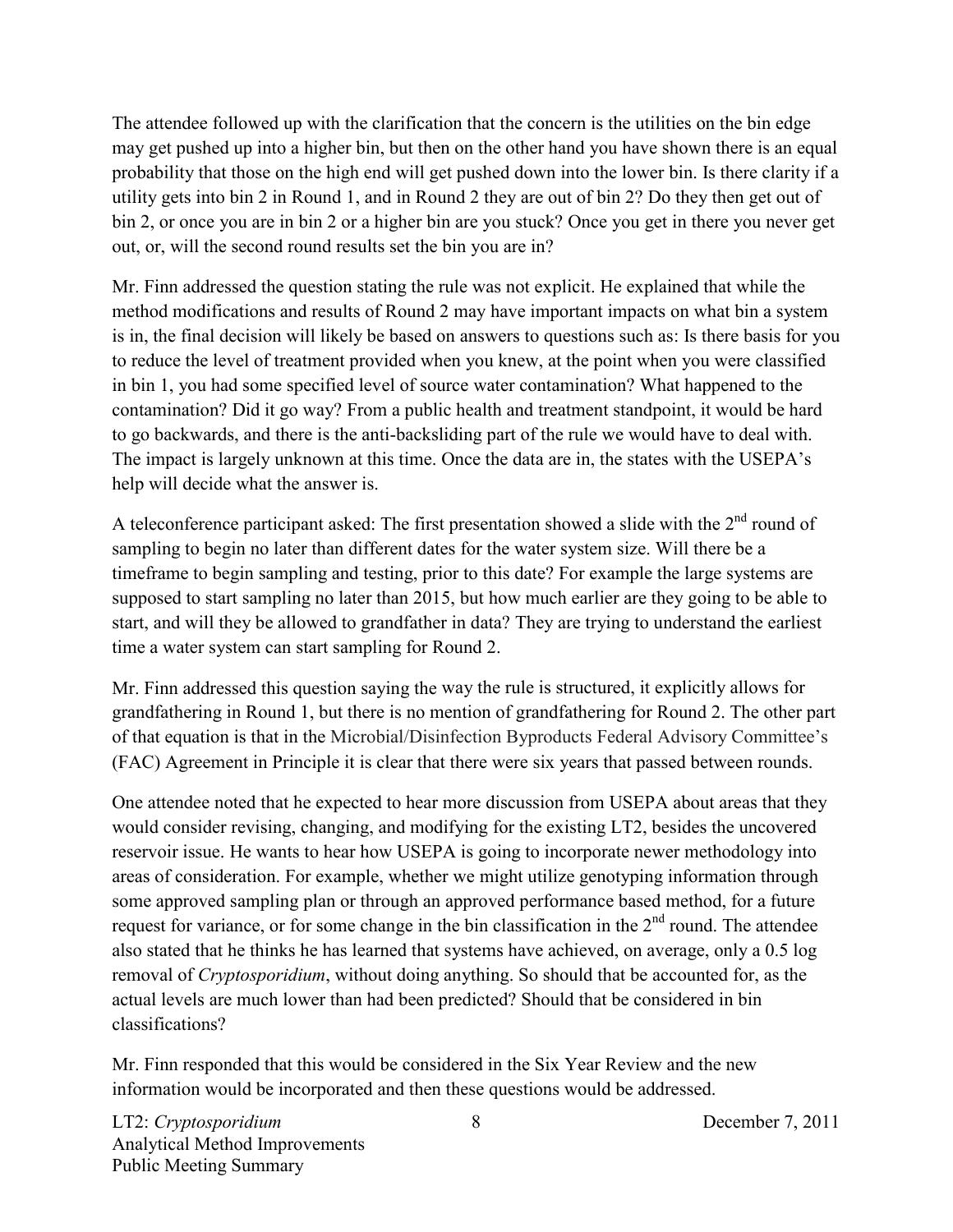Another attendee summed up several concerns saying that if the method is changed, and there are different results from Round 1 and Round 2, the argument could be made for a Round 3, before changing bins. Is it a case where there is no way to calculate the actual answer because of the changes? And therefore, do we really need to do the Round 2? Can we keep some systems out of a Round 2? Can we use a different trigger, or use a monitoring waiver for systems where results were zero and that are expected to get zeros again? The attendee suggested reconvening the FAC and trying to address all of the issues.

Mr. Carroll responded that changes in binning between Round 1 and Round 2 may occur with or without a new method. He also indicated that the rule did not address the notion of a "Round 3". He explained that, with regard to the method improvements, USEPA is looking at the meeting as a listening session, and an opportunity for the Agency to describe potential to improve the method accuracy at very little additional costs, and with very little additional laboratory time. Ms. Miller pointed out that there is potentially even a time savings when you look at the microscopy being made easier. With regard to the molecular methods, Mr. Carroll explained that his understanding (from talking with OW and ORD microbiologists) is that the molecular approach isn't ready for Round 2, when one considers all that would have to be done to create a laboratory structure/laboratory network to support that.

An attendee suggested one way of dealing with the method change would be to have two matrix spikes. One analysis would be done with the original ingredient solution and one done with the improved method. This would be at a relatively lower cost, particularly when you take into consideration what it might cost a utility if they are kicked up into a higher bin. The attendee also suggested that molecular methods could be incorporated into Round 2 and suggested that only one or two expert laboratories be used for the analysis to eliminate laboratory variability errors. The attendee also pointed out that just because you don't find *Cryptosporidium* today doesn't mean it won't be there in the future.

An attendee wanted to know what the next steps were and when risk and health effects would be discussed. Mr. Oshida indicated that the meeting to be held in the spring of 2012 would address a number of topics, but would focus particularly on LT2 uncovered finished water reservoir requirements. A follow-up question asked how the timing of Round 2 monitoring relates to the Six Year Review process and potential rule changes. Mr. Carroll stated that discussions about next steps and the timing were in progress and no decisions had been made whether or not to require the use of any new or modified method for Round 2 monitoring. .

A commenter asked whether USEPA can unilaterally make changes to USEPA Method 1623 and require that the modified method be used. Mr. Carroll stated that laboratories who wish to use the changes that Ms. Miller described now, (using the sodium hexametaphosphate and the wash step), can do that within the scope of the current 1623, because it is so flexible. Mr. Carroll suggested that requiring use of a modified method would likely require a rule change.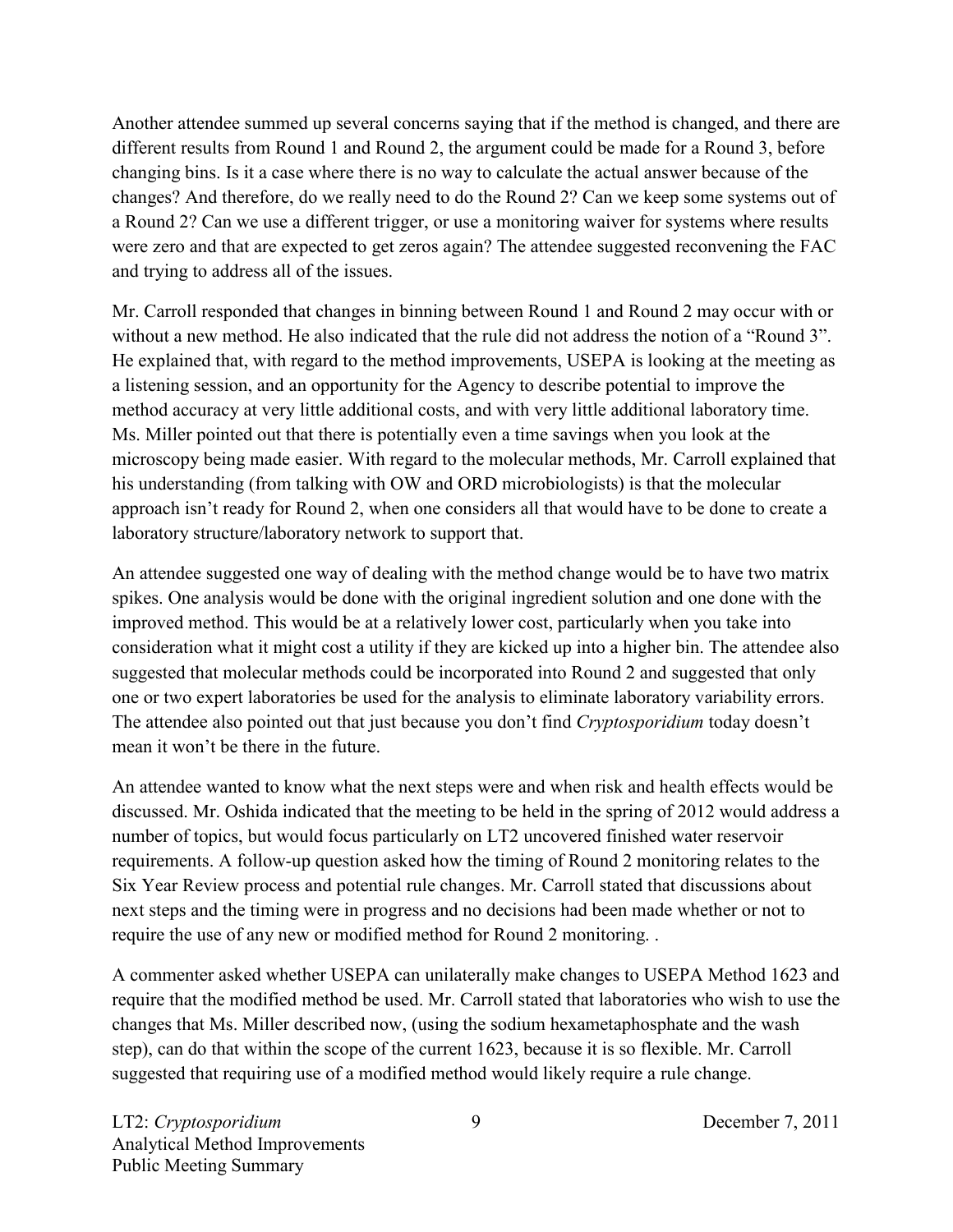The facilitator, Dr. Speight, asked if there were any lessons learned from the first round of monitoring. There was no particular response, but an AWWA representative in the audience suggested that they could do a survey of the utilities. They could find out what the utilities' experiences were and what the experiences of the laboratories were, and compile the information for USEPA.

Mr. Finn offered anecdotally that some systems don't necessarily have a good understanding of their source water and sources of contamination and are often caught by surprise by results showing contamination. He indicated that he would be concerned about not having Round 2 monitoring for those systems because there is something going on that they don't understand and are therefore not controlling because it is something they are dealing with for a first time. He reiterated that this was anecdotal and there was no hard data.

Dr. Speight rephrased a participant's question about the possibility of more research on the interferences coming from the matrices. Ms. Miller indicated that identifying matrix interferences was useful and there is ongoing work to do so.

A teleconference participant asked via email, "Why monitor source water when the matrix often interferes with the current or modified method used to monitor? Is it not the drinking water for which the PWS is responsible, and therefore, is [it] not the drinking water matrix on which the science should focus now, with regards to the new methods?"

Dr. Villegas indicated that there is additional research data pointing toward monitoring finished water versus source water. There are arguments for both, but some recent data have come from Dr. Huw Smith's research at the Scottish Parasite Diagnostic and Reference Laboratory, where they compared source water and finished water using off-the-slide genotyping for *Cryptosporidium.* The types of organisms detected are quite different. In the source water, the most dominant species detected was *C. andersoni*, which is primarily from cattle and for the most part not really infective. Conversely, the data on their finished water showed the predominant form was *C. ubiquitum*. So the argument now is maybe we should monitor for the actual finished water that we drink. Then the problem is the occurrence, the levels. It's really low, so should we look at not only the interference, but also the volumes? Do we need to sample more than 10 liters? New more robust filtration technology is also available (e.g., hollow fiber filtration) that allows for filtration of larger volumes more efficiently. An attendee cautioned that you can get varying results by sampling different volumes which could have something to do with the filter

An attendee asked for a date when they could have access to the LT2 Round 1 dataset. USEPA indicated the data would be released at some point but did not give a specific date.

Another attendee expressed strong advocacy for including genotyping in Round 2 and indicated that if it was not included it would be a missed opportunity that would be regretted.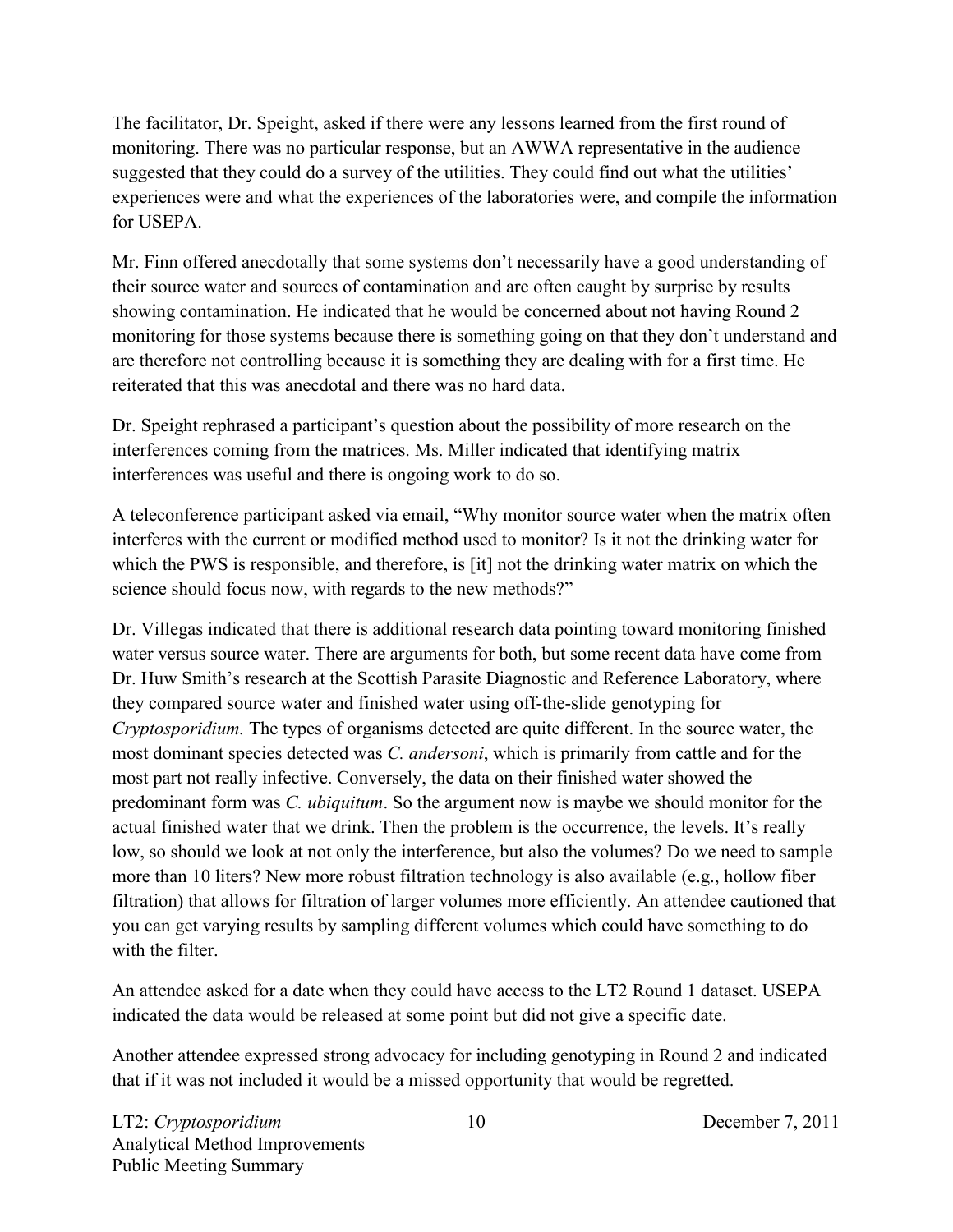A teleconference attendee wanted to know where he could find the tutorial of the enhancement to the USEPA Method 1623. Ms. Miller of USEPA indicated that the bead pellet wash is in the IMS module located in the training section on the USEPA website,

[\(http://water.epa.gov/lawsregs/rulesregs/sdwa/lt2/regulations.cfm\)](http://water.epa.gov/lawsregs/rulesregs/sdwa/lt2/regulations.cfm). The Sodium hexametaphosphate addition is expected to be posted in the next 5–6 months.

A teleconference attendee offered the following questions and comments:

- What is the average cost per sample to run USEPA Method 1623 in the United States? It costs us approximately \$400 a sample in an USEPA certified lab in Florida.
- How much will it cost, per sample, with the off-the-slide detection method added?
- I'm not sure why the genotyping method is even being considered. Efforts should be made to reduce sampling costs, and not increase it.
- Do not keep USEPA Method 1623, and add on to it. The USEPA is going entirely in the wrong direction.

An attendee stated that the cost for genotyping, assuming the samples are batched, would be about \$150 per sample. That is only for samples that test positive by microscopy, which are below 10%, at this point. The cost would even be lower for approximately 25% of those samples because they cannot be typed; therefore, the additional sequence analysis work would not be done. The quantitative PCR approach, while useful for discriminating between *C. parvum* from *C. hominis* species, does not have the resolution to discriminate between one, two, or three oocysts in a sample. The microscopy approach reflected in USEPA Method 1623 is currently the best available option for quantitation at low levels. The molecular genotyping tool can provide additional information of the different types of *Cryptosporidium* species/genotypes that are present. Dr. Villegas presented these findings in his talk earlier in the day. Ms. Miller added that the USEPA did not do a survey of costs but thought that \$400 a sample is a pretty good ballpark for the analysis using USEPA Method 1623 (without supplemental genotyping). Eric Villegas noted that prices may decrease since ORD is looking into different methods that use more economical filters, the hollow fiber filters versus the Envirochek® HV.

One attendee mentioned the unique opportunity that LT2 provides with regards to understanding *Cryptosporidium* diversity in the United States and the importance of determining the relative abundance of human infectious species/genotypes that may contaminate surface waters. Thus, the off-the-slide genotyping approach may be of some use to the Agency and water utilities with regards to identifying sources of contamination.

A final caution was expressed by one of the attendees that if there is no opportunity for the laboratories to earn a profit, capability will be lost for both microbiology and chemical testing since those laboratories will either go out of business or pursue another course.